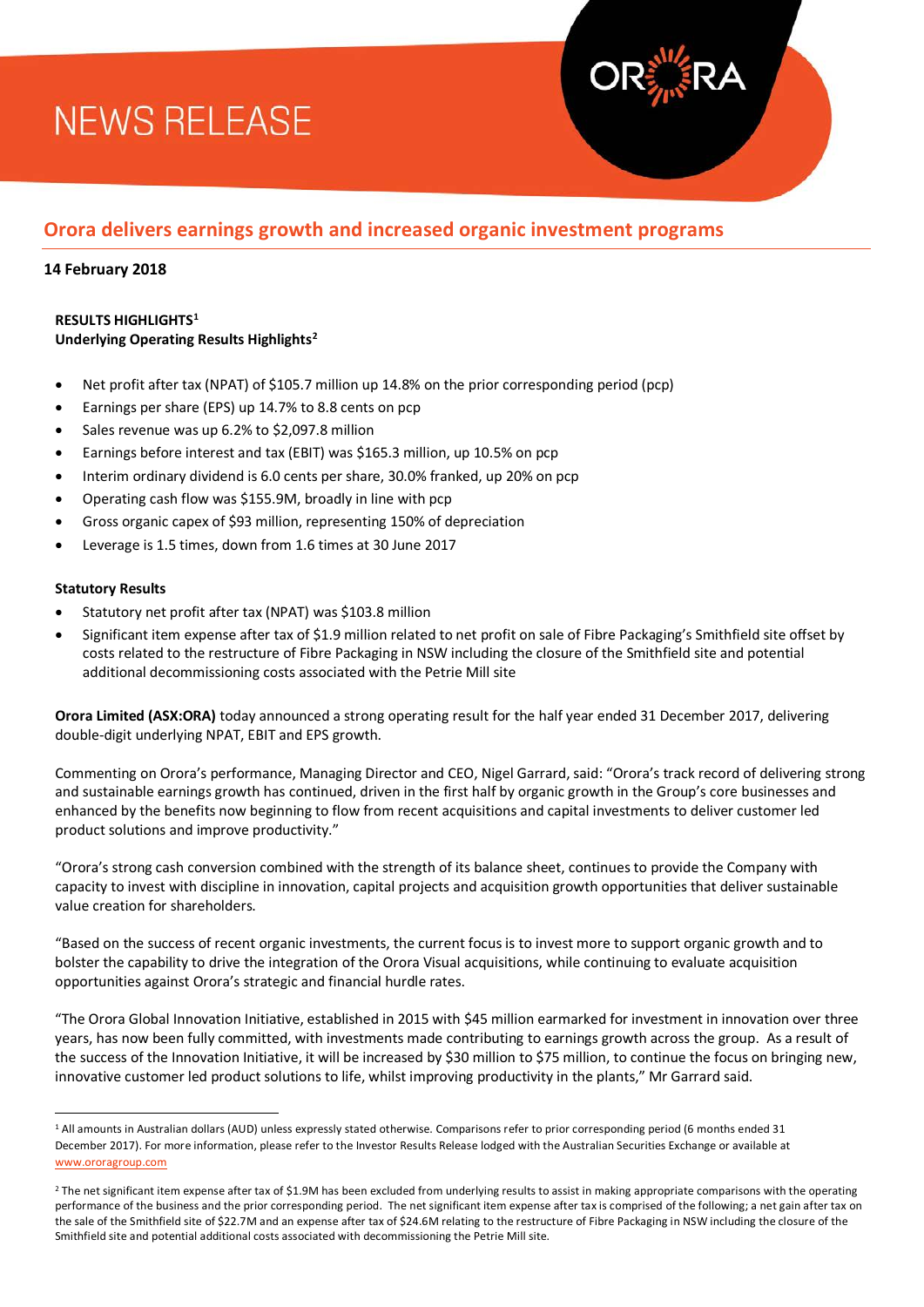### **NEWS RELEASE**



#### **Operational performance**

Orora Australasia delivered an 11.1% increase in EBIT to \$121.1 million, with sales revenue 5.0% higher to \$1,042.4 million. Both Australasian business groups - Fibre Packaging and Beverage - delivered earnings growth despite flat economic conditions and higher input costs.

Fibre Packaging earnings were higher driven by increased volumes and efficiencies at the NSW Botany B9 Recycled Paper Mill (B9), steady sales growth in targeted market segments and benefits from recent capital investments, which more than offset input cost headwinds. Earnings growth in the Beverage business was driven by higher Glass volumes on the back of continued industry growth in bottled wine exports and delivery of further operating efficiencies.

In local currency terms, Orora North America EBIT increased 13.5% to US\$47.0 million and sales revenue grew 11.1% to US\$822.3 million.

Orora Packaging Solutions (OPS) achieved solid organic sales growth and increased margins by continuing to target higher growth market segments, leveraging its national footprint, product breadth and standardised service offering and driving operating efficiencies. The integration of the Orora Visual point of purchase (POP) acquisitions continues, with financial results improving. Additional resources have been employed to add the capability required to help drive the business forward.

#### **Growth and innovation**

In the December half \$93 million was invested in organic capital projects and innovation to drive sustainable growth.

This included the following:

- \$30 million for the continuing Australasian Fibre Packaging asset refresh program to upgrade or replace assets to enhance quality and increase capacity to meet market demands. The cumulative investment commitment over the past two years in the asset refresh program now exceeds \$100 million;
- a further \$8 million on the new secondary water treatment plant at B9, which is on track for commissioning in March 2018;
- two new 'state of the art' high speed large format digital printers (one each for OPS and Fibre Packaging Australia) to be commissioned in the second half of this financial year;
- investment in innovative process improvements at the Gawler glass facility including 'world first' automated swabbing technology and state of the art automated laser mould cleaning machines both of which improve productivity and safety; and
- investment in new small can format capacity at Beverage Cans (NZ).

#### **South Australian renewable energy agreement**

Orora has also today announced that it has signed a long term power purchasing agreement with global renewable energy provider Pacific Hydro, to supply wind-generated electricity for Orora's South Australian (SA) operations, which includes the Gawler Glass facility. Under the agreement, Orora has secured the long-term supply of renewable energy from Clements Gap Wind Farm, for a volume equal to Orora's total electricity demand in SA. In addition to the supply of renewable energy, the agreement also includes innovative risk sharing arrangements to further protect Orora's exposure to variable market prices in South Australia.

Commenting on the agreement, Mr Garrard said, "Orora operates energy intensive businesses and is continuing to actively investigate a range of options to manage higher energy prices and safeguard supply for the Australian operations. Renewable energy represents a competitively priced and sustainable energy source and this agreement provides Orora's SA operations with greater energy price certainty over the long-term."

#### **Outlook**

Orora expects to continue to drive organic growth and invest in innovation and growth during FY18, with constant currency earnings expected to be higher than reported in FY17, subject to global economic conditions.